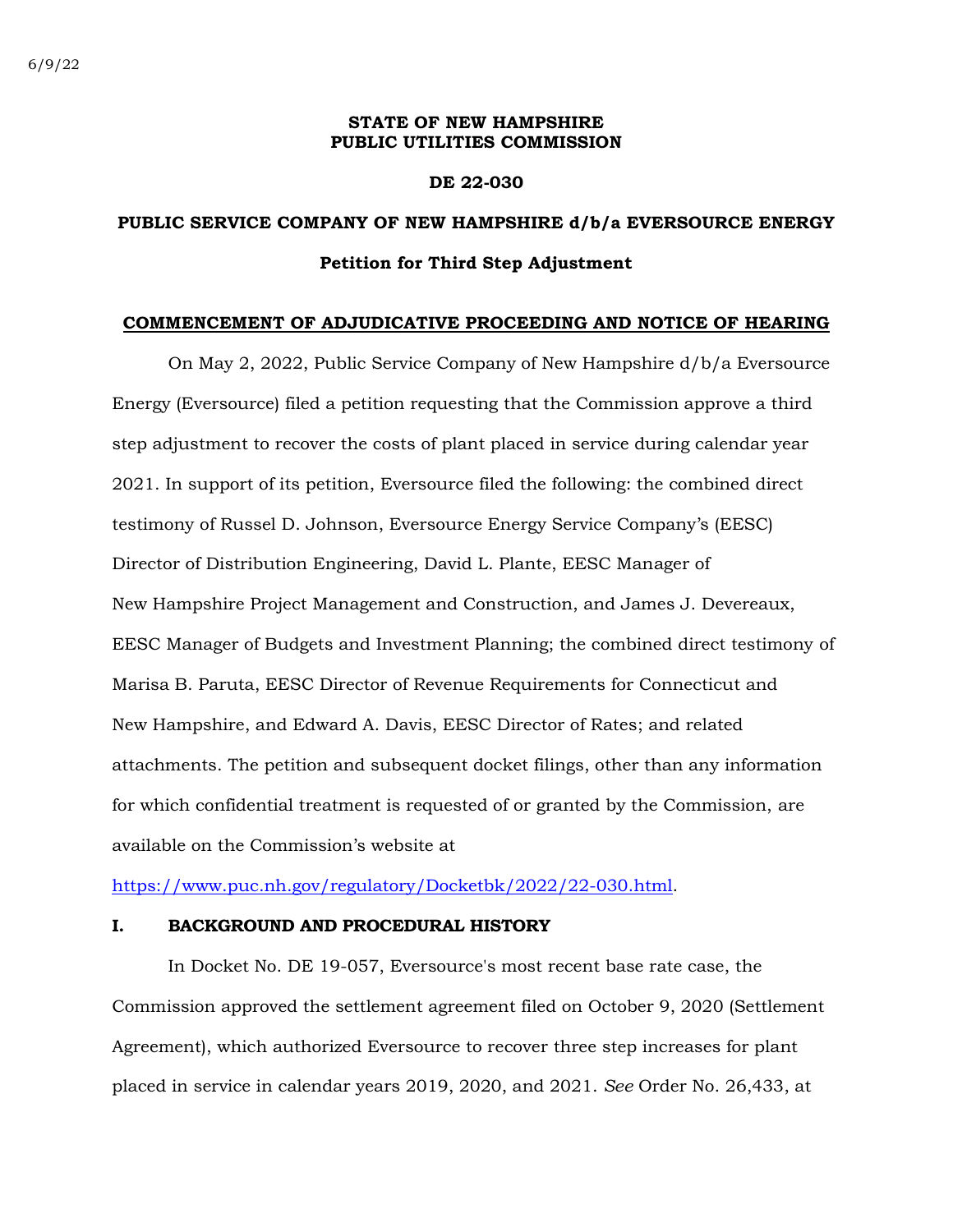21, 23 (December 15, 2020). The Settlement Agreement placed a \$9.3 million cap on the third step adjustment, relating to certain capital projects placed in service during calendar year 2021, which would take effect on August 1, 2022. Settlement Agreement, Subsection 10.1(c). In addition, the Settlement Agreement provided that all step adjustments would be based on actual costs, if they were less than the budgeted amounts. Subsection 10.3(e). It required all step increases to be subject to audit and reconciliation based on the results of the audit. Subsection 10.4.

The Settlement Agreement required Eversource to submit its third step adjustment request by May 1, 2022. Subsection 10.3. In its May 2 filing, Eversource requested a third step adjustment in the amount of \$9.3 million for effect with service rendered on and after August 1, 2022. According to Ms. Paruta's and Mr. Davis's testimony, if this request for a step adjustment were approved, a residential customer using 650 kilowatt-hours per month would see an increase in monthly bills of \$1.09 or 0.75 percent. Direct Testimony of Marisa B. Paruta and Edward A. Davis, April 29, 2022, at Bates Page 44.

#### **II. ISSUES PRESENTED**

The filing presents, *inter alia,* the following issues: whether Eversource's third step adjustment is consistent with the terms of the Settlement Agreement; whether the capital projects placed in service during calendar year 2021 were prudent, and used and useful, as required by RSA 378:28; whether Eversource appropriately calculated the proposed revenue requirement to recover the capital expenditures related to the capital projects placed in service in calendar year 2021; and whether, if the request for a third step adjustment were approved, the resulting rates would be just and reasonable, as required by RSA 374:2, and RSA 378:5 and :7. Accordingly, an adjudicative proceeding will be convened to address these issues.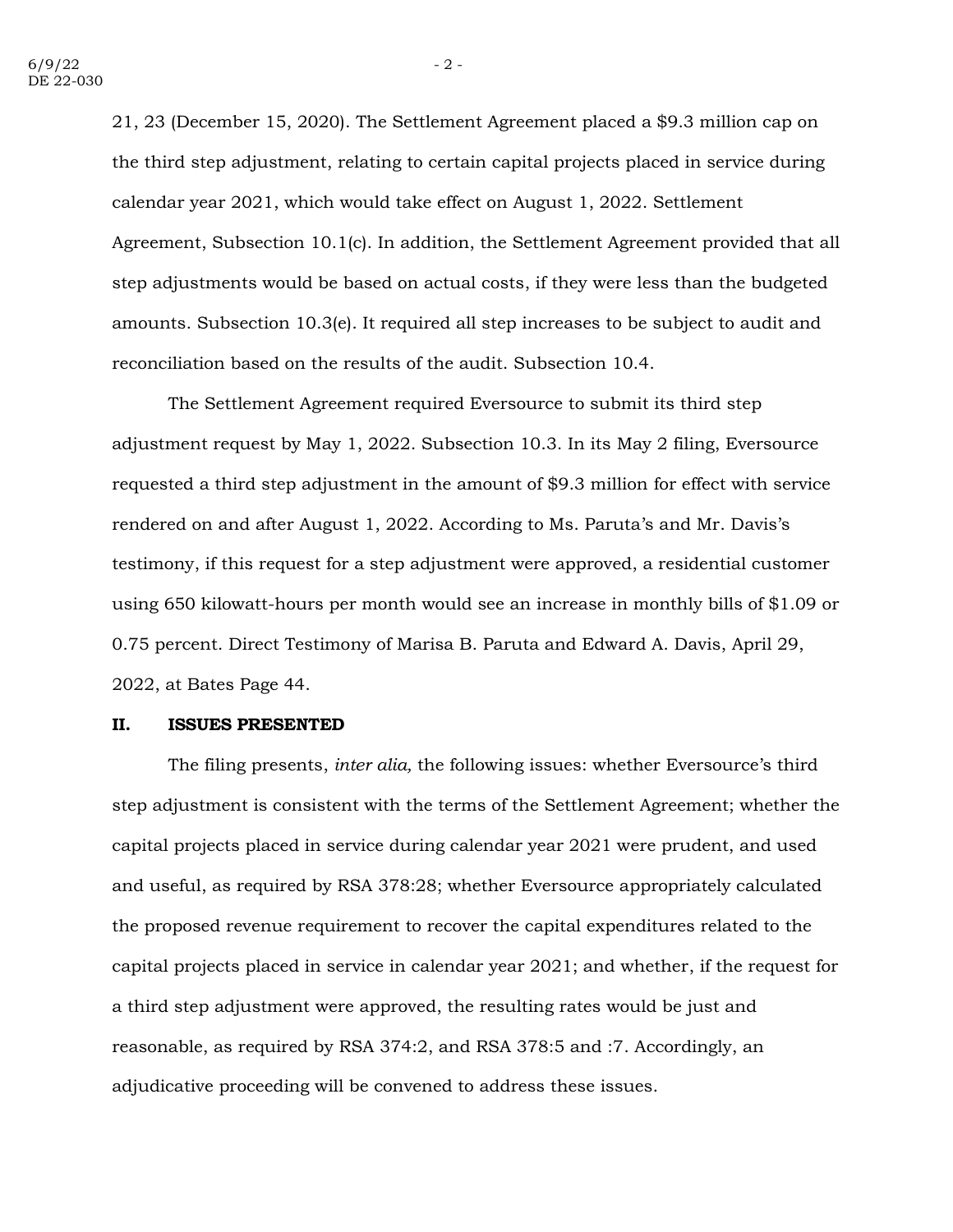The Commission will be conducting any hearings scheduled in this matter in person. The Commission will consider requests to conduct hearings using a hybrid format to permit remote participation by a specific individual only if the Commission has determined that a sufficient reason has been provided for why that individual would be unable to attend in person. Any party requesting that a specific individual be permitted to participate remotely should file a written request with the Commission's Clerk's Office no later than fifteen (15) days prior to the prehearing conference or hearing date. If the Commission determines that one or more individuals will be permitted to appear remotely, then individuals in the Commission's hearing room, including the Commissioners, will be broadcast on a web-enabled platform.

#### **Based upon the foregoing, it is hereby**

**ORDERED**, that an adjudicative proceeding be commenced for the purpose of reviewing and resolving the foregoing issues pursuant to RSA chapter 541-A, RSA 378:28, RSA 374:2, and RSA 378:5 and :7, and the Commission's procedural rules; and it is

**FURTHER ORDERED**, that the Commission will hold a hearing in this matter at its offices located at 21 S. Fruit St., Suite 10, Concord, New Hampshire, on July 19, 2022, at 1:30 p.m. Three hours shall be allotted for this hearing; and it is

**FURTHER ORDERED**, that any entity or individual may petition to intervene and seek to be admitted as a party in this proceeding. Each party has the right to have an attorney represent the party at the party's own expense; and it is,

**FURTHER ORDERED**, that, consistent with N.H. Admin. R., Puc 203.17 and Puc 203.02, any entity or individual seeking to intervene in the proceeding shall file with the Commission a petition to intervene with copies sent to Eversource and any other parties on the service list, on or before July 5, 2022. The petition shall state the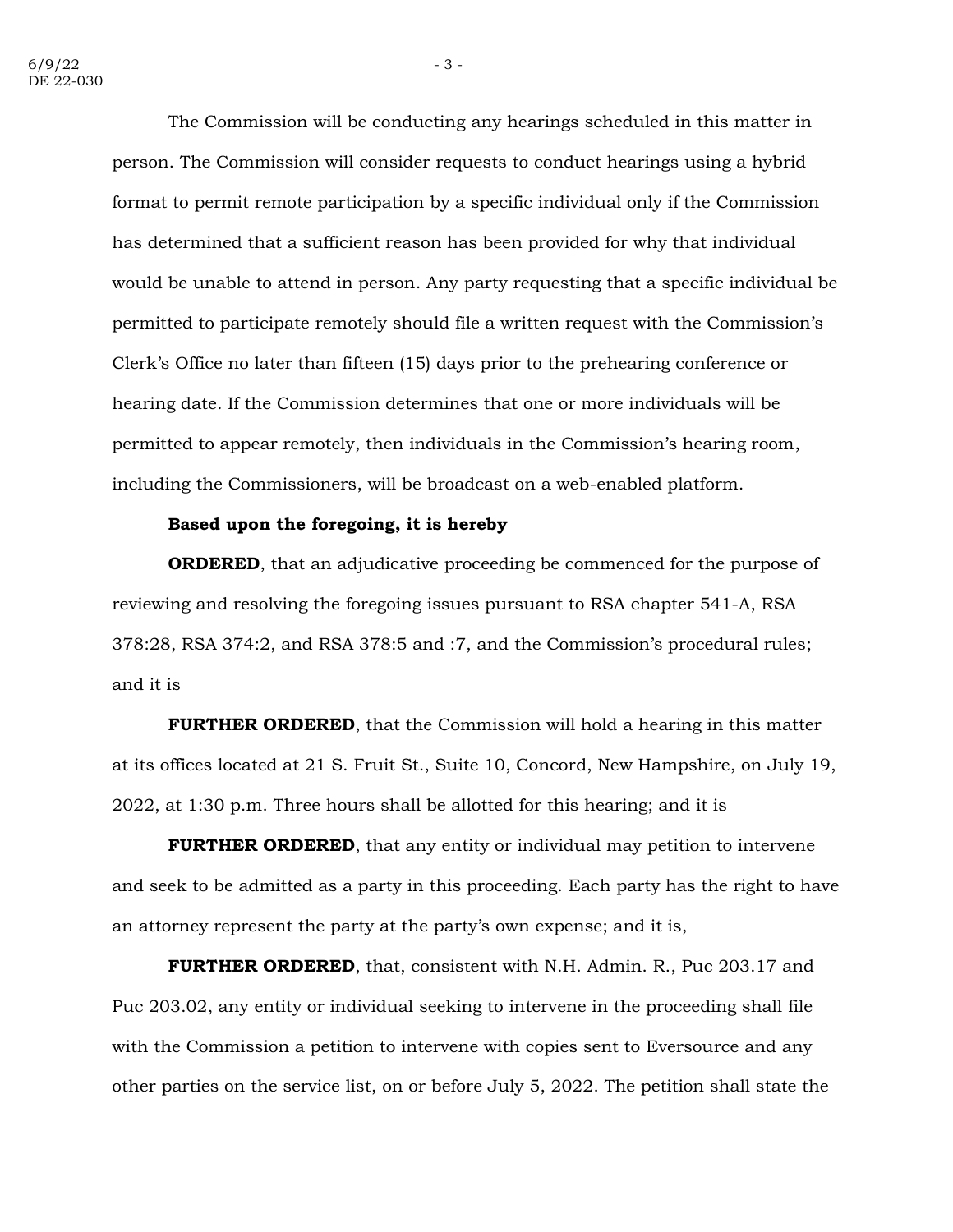facts demonstrating how the petitioner's rights, duties, privileges, immunities, or other substantial interests may be affected by the proceeding, consistent with N.H. Admin. R., Puc 203.17; and it is

**FURTHER ORDERED**, that any party objecting to a petition to intervene make said objection on or before July 15, 2022; and it is

**FURTHER ORDERED**, that parties shall file any proposed exhibits, written testimony, motions, or other documents intended to become part of the record in this proceeding with the Commission. Pursuant to the secretarial letter issued on March 17, 2020, which is posted on the Commission's website at

[https://www.puc.nh.gov/Regulatory/Secretarial%20Letters/20200317-SecLtr-Temp-](https://www.puc.nh.gov/Regulatory/Secretarial%20Letters/20200317-SecLtr-Temp-Changes-in-Filing-Requirements.pdf)[Changes-in-Filing-Requirements.pdf,](https://www.puc.nh.gov/Regulatory/Secretarial%20Letters/20200317-SecLtr-Temp-Changes-in-Filing-Requirements.pdf) all Commission rules requiring the filing of paper copies are suspended until further notice. Parties may elect to submit any filing in electronic form unless otherwise ordered by the Commission. Filings will be considered filed as of the time the electronic copy is received by the Commission; and it is

**FURTHER ORDERED**, that in order to have the hearing on the scheduled date, the New Hampshire Department of Energy (DOE) shall file a report from DOE Audit Division Staff showing the results of an audit of the costs proposed for recovery in this proceeding by July 12, 2022; and it is

**FURTHER ORDERED**, that routine procedural inquiries may be made by contacting the Commission's Clerk's Office at (603) 271-2431 or [ClerksOfffice@puc.nh.gov.](mailto:ClerksOfffice@puc.nh.gov) All requests to the Commission should be made in a written pleading filed with the Commission. Unless otherwise authorized by law, *ex parte*

communications are prohibited; and it is

**FURTHER ORDERED**, that pursuant to N.H. Admin. R., Puc 203.12, Eversource shall notify all entities and individuals desiring to be heard at this hearing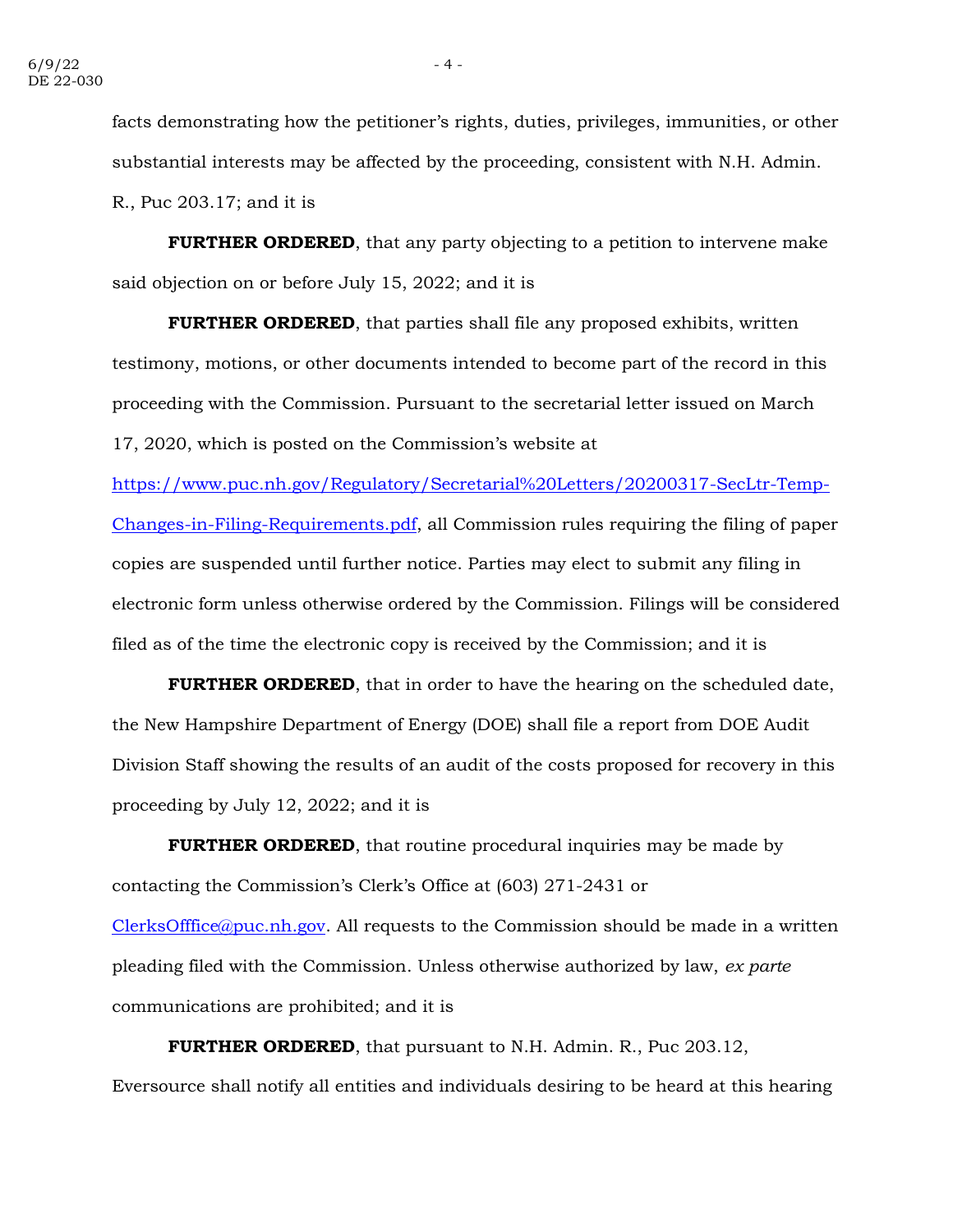by publishing a copy of this order of notice on its website no later than two business days after the date of issue, such publication to be documented by affidavit filed with the Commission on or before June 22, 2022. In addition, the Clerk shall publish this order of notice on the Commission's website no later than two business days after the date of issue; and it is

**FURTHER ORDERED,** that any hearings in this matter shall be conducted in accordance with the attached hearing guidelines.

So ordered, this ninth day of June, 2022.

Daniel C. Goldner Chairman Pradi ʻommissioner Carleton B. Simpson Commissioner

Individuals needing assistance or auxiliary communication aids due to sensory impairment or other disability should contact the NHPUC, 21 S. Fruit St., Suite 10, Concord, New Hampshire 03301-2429; 603-271-2431; TDD Access: Relay N.H. 1-800-735-2964. Notification of the need for assistance should be made one week prior to the scheduled event.